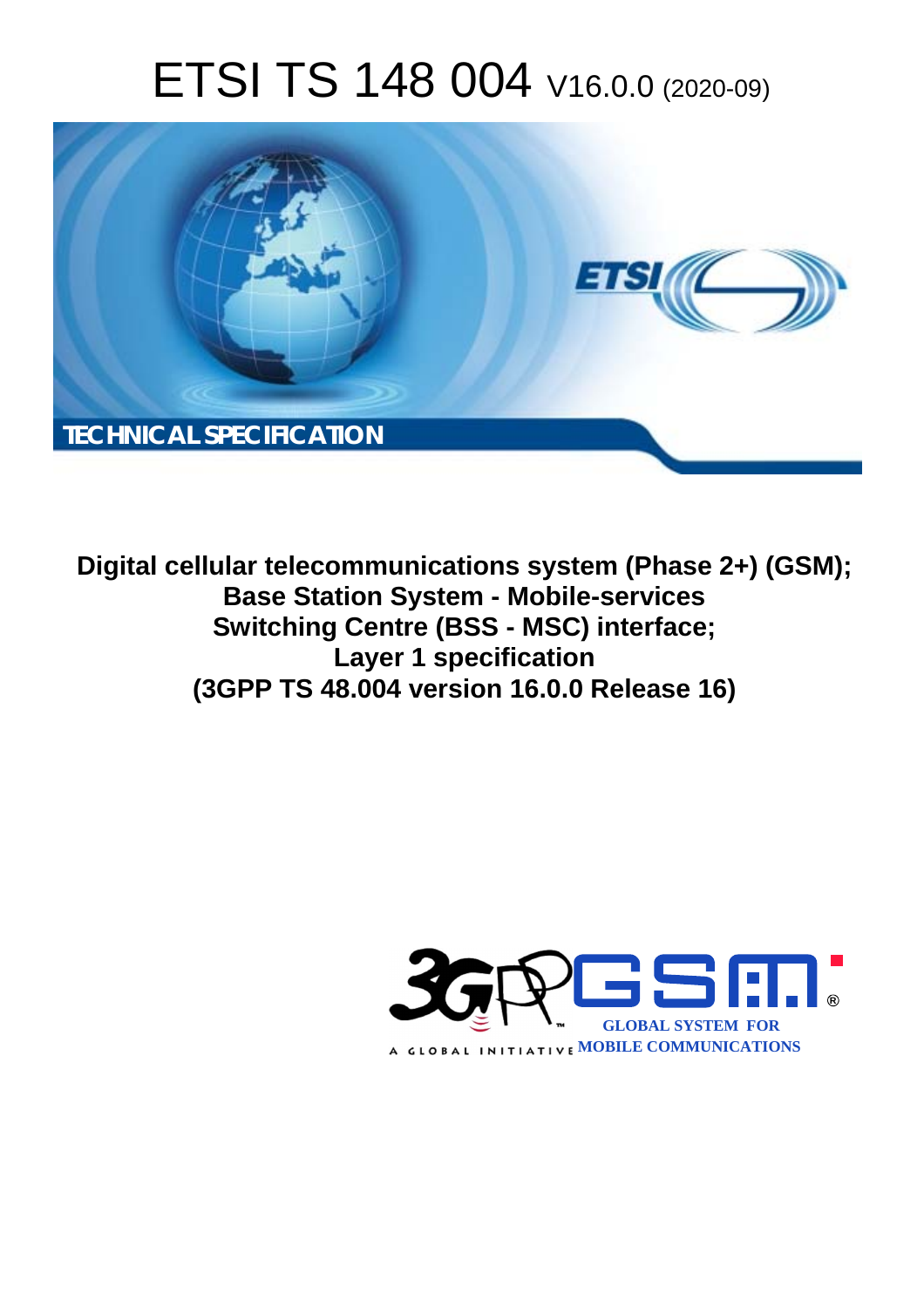Reference RTS/TSGR-0648004vg00

> Keywords GSM

#### *ETSI*

#### 650 Route des Lucioles F-06921 Sophia Antipolis Cedex - FRANCE

Tel.: +33 4 92 94 42 00 Fax: +33 4 93 65 47 16

Siret N° 348 623 562 00017 - NAF 742 C Association à but non lucratif enregistrée à la Sous-Préfecture de Grasse (06) N° 7803/88

#### *Important notice*

The present document can be downloaded from: <http://www.etsi.org/standards-search>

The present document may be made available in electronic versions and/or in print. The content of any electronic and/or print versions of the present document shall not be modified without the prior written authorization of ETSI. In case of any existing or perceived difference in contents between such versions and/or in print, the prevailing version of an ETSI deliverable is the one made publicly available in PDF format at [www.etsi.org/deliver](http://www.etsi.org/deliver).

Users of the present document should be aware that the document may be subject to revision or change of status. Information on the current status of this and other ETSI documents is available at <https://portal.etsi.org/TB/ETSIDeliverableStatus.aspx>

If you find errors in the present document, please send your comment to one of the following services: <https://portal.etsi.org/People/CommiteeSupportStaff.aspx>

#### *Copyright Notification*

No part may be reproduced or utilized in any form or by any means, electronic or mechanical, including photocopying and microfilm except as authorized by written permission of ETSI. The content of the PDF version shall not be modified without the written authorization of ETSI. The copyright and the foregoing restriction extend to reproduction in all media.

> © ETSI 2020. All rights reserved.

**DECT™**, **PLUGTESTS™**, **UMTS™** and the ETSI logo are trademarks of ETSI registered for the benefit of its Members. **3GPP™** and **LTE™** are trademarks of ETSI registered for the benefit of its Members and of the 3GPP Organizational Partners. **oneM2M™** logo is a trademark of ETSI registered for the benefit of its Members and of the oneM2M Partners. **GSM®** and the GSM logo are trademarks registered and owned by the GSM Association.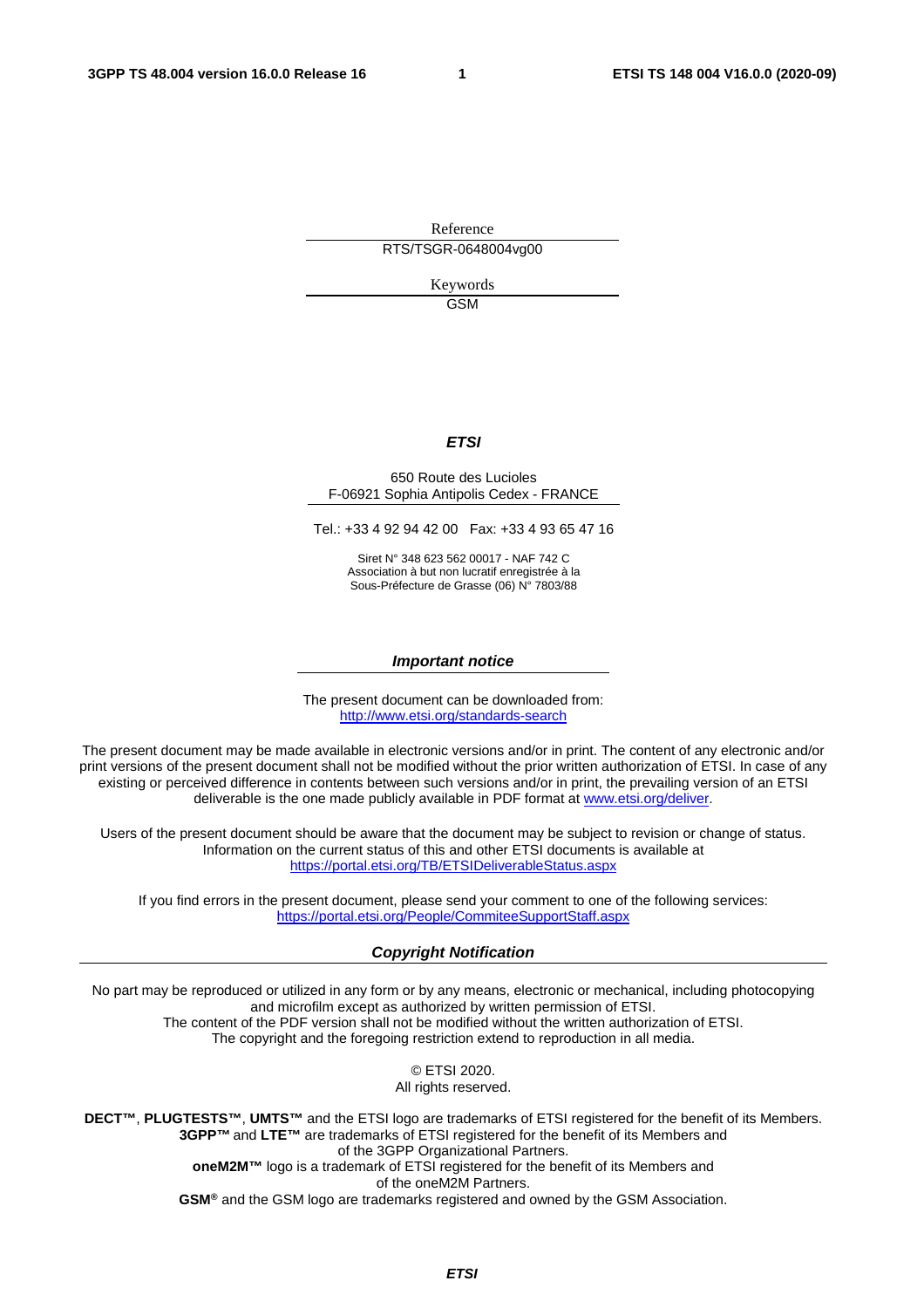### Intellectual Property Rights

#### Essential patents

IPRs essential or potentially essential to normative deliverables may have been declared to ETSI. The information pertaining to these essential IPRs, if any, is publicly available for **ETSI members and non-members**, and can be found in ETSI SR 000 314: *"Intellectual Property Rights (IPRs); Essential, or potentially Essential, IPRs notified to ETSI in respect of ETSI standards"*, which is available from the ETSI Secretariat. Latest updates are available on the ETSI Web server [\(https://ipr.etsi.org/](https://ipr.etsi.org/)).

Pursuant to the ETSI IPR Policy, no investigation, including IPR searches, has been carried out by ETSI. No guarantee can be given as to the existence of other IPRs not referenced in ETSI SR 000 314 (or the updates on the ETSI Web server) which are, or may be, or may become, essential to the present document.

#### **Trademarks**

The present document may include trademarks and/or tradenames which are asserted and/or registered by their owners. ETSI claims no ownership of these except for any which are indicated as being the property of ETSI, and conveys no right to use or reproduce any trademark and/or tradename. Mention of those trademarks in the present document does not constitute an endorsement by ETSI of products, services or organizations associated with those trademarks.

### Legal Notice

This Technical Specification (TS) has been produced by ETSI 3rd Generation Partnership Project (3GPP).

The present document may refer to technical specifications or reports using their 3GPP identities. These shall be interpreted as being references to the corresponding ETSI deliverables.

The cross reference between 3GPP and ETSI identities can be found under<http://webapp.etsi.org/key/queryform.asp>.

### Modal verbs terminology

In the present document "**shall**", "**shall not**", "**should**", "**should not**", "**may**", "**need not**", "**will**", "**will not**", "**can**" and "**cannot**" are to be interpreted as described in clause 3.2 of the [ETSI Drafting Rules](https://portal.etsi.org/Services/editHelp!/Howtostart/ETSIDraftingRules.aspx) (Verbal forms for the expression of provisions).

"**must**" and "**must not**" are **NOT** allowed in ETSI deliverables except when used in direct citation.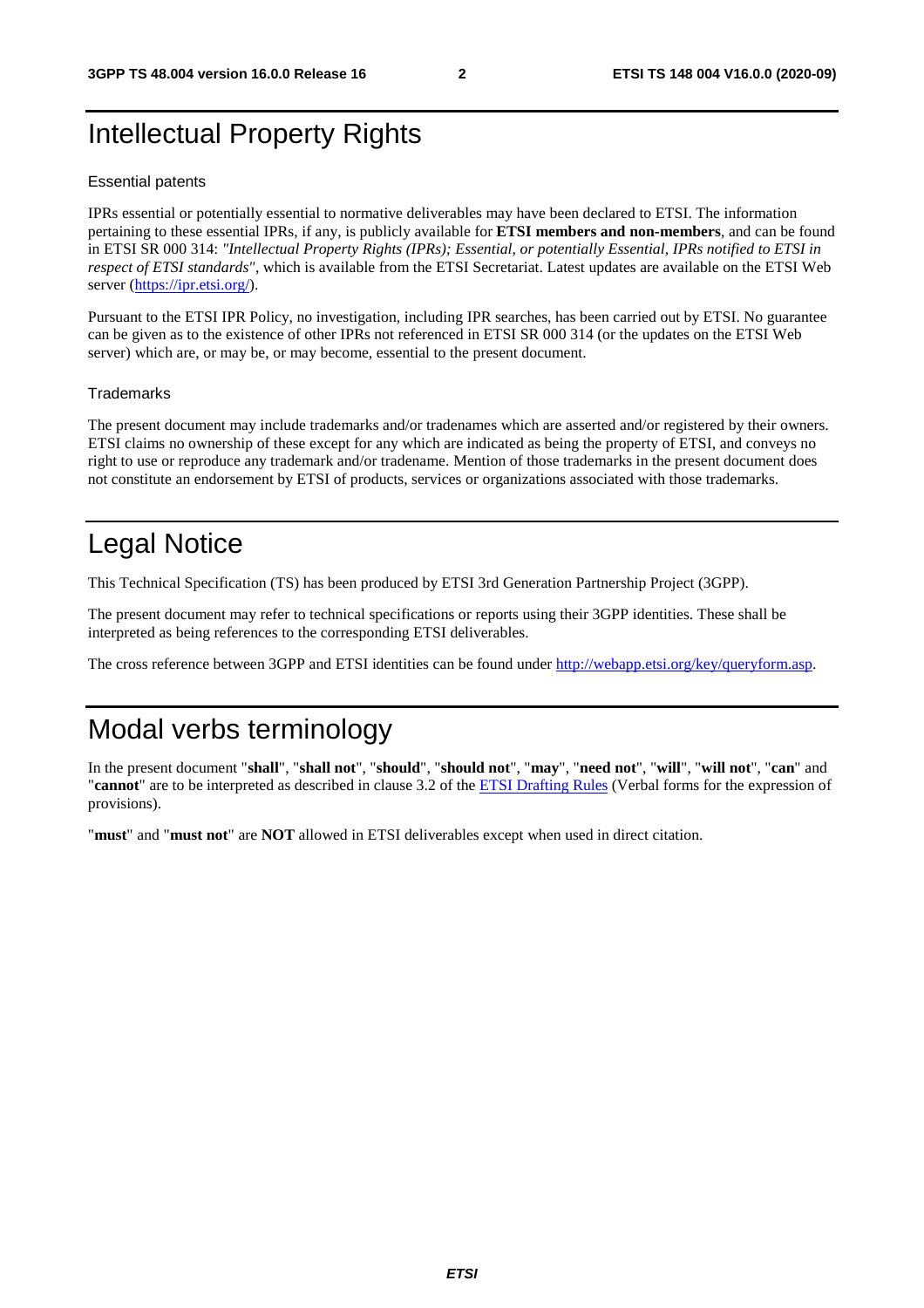# Contents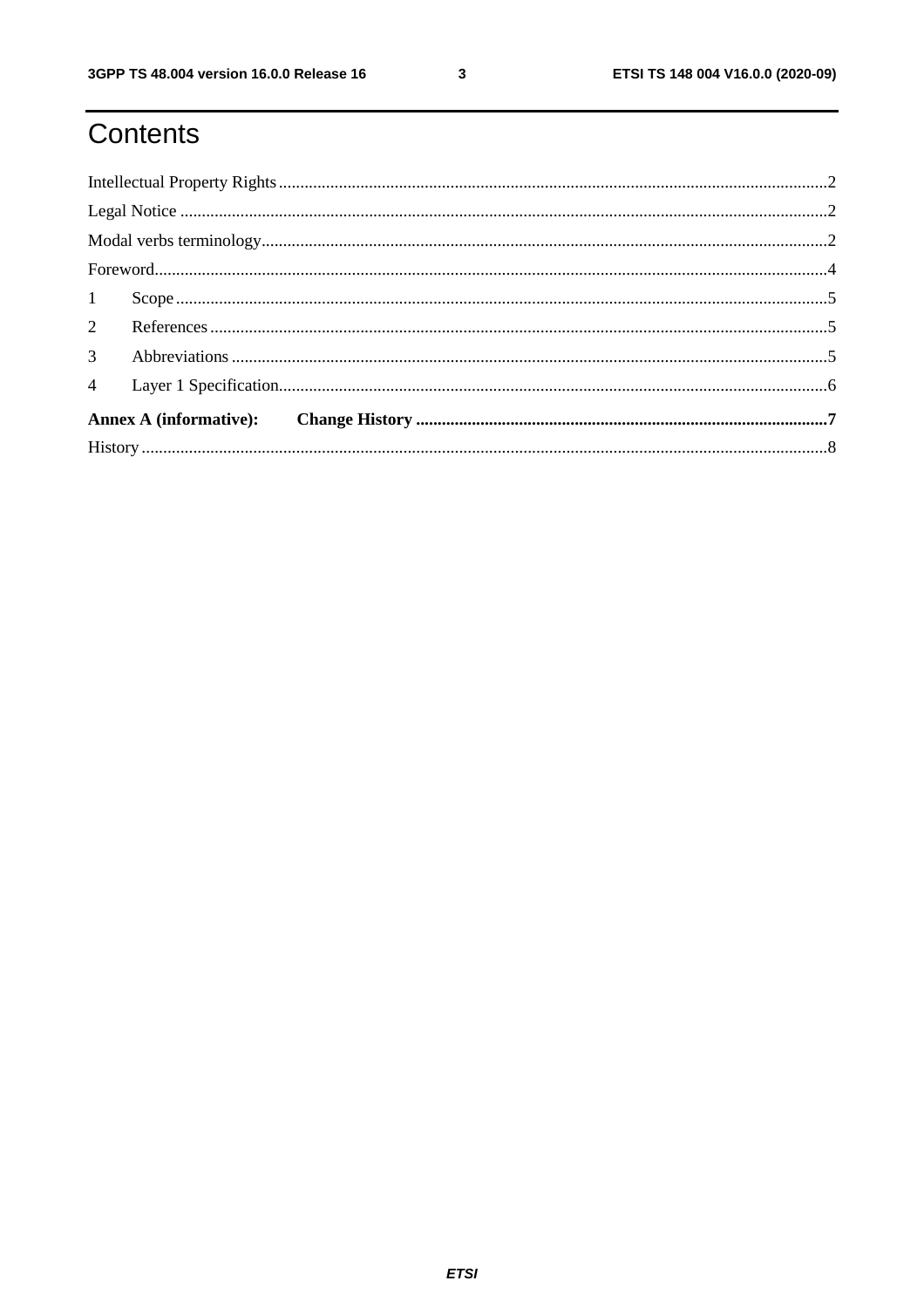## Foreword

This Technical Specification has been produced by the 3rd Generation Partnership Project (3GPP).

The contents of the present document are subject to continuing work within the TSG and may change following formal TSG approval. Should the TSG modify the contents of the present document, it will be re-released by the TSG with an identifying change of release date and an increase in version number as follows:

Version x.y.z

where:

- x the first digit:
	- 1 presented to TSG for information;
	- 2 presented to TSG for approval;
	- 3 or greater indicates TSG approved document under change control.
- y the second digit is incremented for all changes of substance, i.e. technical enhancements, corrections, updates, etc.
- z the third digit is incremented when editorial only changes have been incorporated in the document.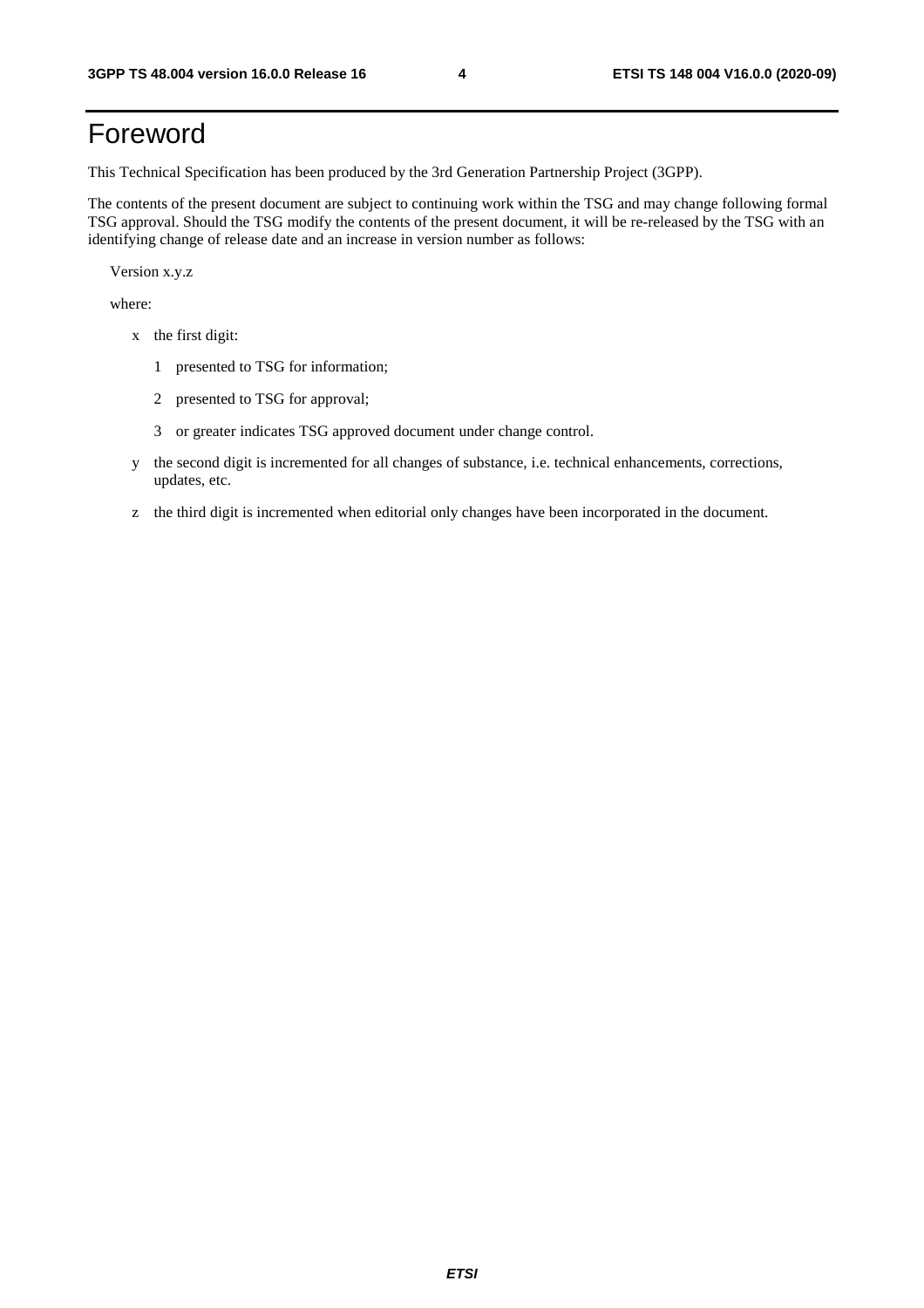#### 1 Scope

The present document defines the structure of the physical layer (layer 1) of the BSS-MSC interface for supporting traffic channels. Use of the physical layer for supporting Signalling System No.7 signalling links is covered in Technical Specification 3GPP TS 48.006.

The physical layer is the lowest layer in the OSI Reference Model and it supports all functions required for transmission of bit streams on the physical medium.

For the present document only digital transmission will be considered, the use of analogue transmission is a national concern.

### 2 References

The following documents contain provisions which, through reference in this text, constitute provisions of the present document.

- References are either specific (identified by date of publication, edition number, version number, etc.) or non-specific.
- For a specific reference, subsequent revisions do not apply.
- For a non-specific reference, the latest version applies. In the case of a reference to a 3GPP document (including a GSM document), a non-specific reference implicitly refers to the latest version of that document *in the same Release as the present document*.
- [1] 3GPP TR 21.905: "Vocabulary for 3GPP Specifications".
- [2] ITU-T Recommendation G.705: "Characteristics of plesiochronous digital hierarchy (PDH) equipment functional blocks".
- [3] ITU-T Recommendation G.709: "Interfaces for the Optical Transport Network (OTN)".
- [4] ITU-T Recommendation G.711: "Pulse Code Modulation (PCM) of voice frequencies".
- [5] ITU-T Recommendation G.732: "Characteristics of primary PCM multiplex equipment operating at 2 048 kbit/s".
- [6] 3GPP TS 48.006: "Signalling transport mechanism specification for the Base Station System Mobile-services Switching Centre (BSS - MSC) interface".
- [7] ANSI T1.102-1993: "Digital Hierarchy Electrical Interface".
- [8] ANSI T1.403.01-1999: "Title: Network and Customer Installation Interfaces (ISDN) Primary Rate Layer 1 Electrical Interfaces Specification (Includes revision of ANSI T1.408-1990 and partial revision of ANSI T1.403-1995)".
- [9] ANSI T1.107-1995: "Digital Hierarchy Formats Specifications".
- [10] 3GPP TS 48.020: "Rate adaption on the Base Station System Mobile-services Switching Centre (BSS - MSC) interface".

#### 3 Abbreviations

For the purposes of the present document, the abbreviations gieven in 3GPP TR 21.905 [1] apply.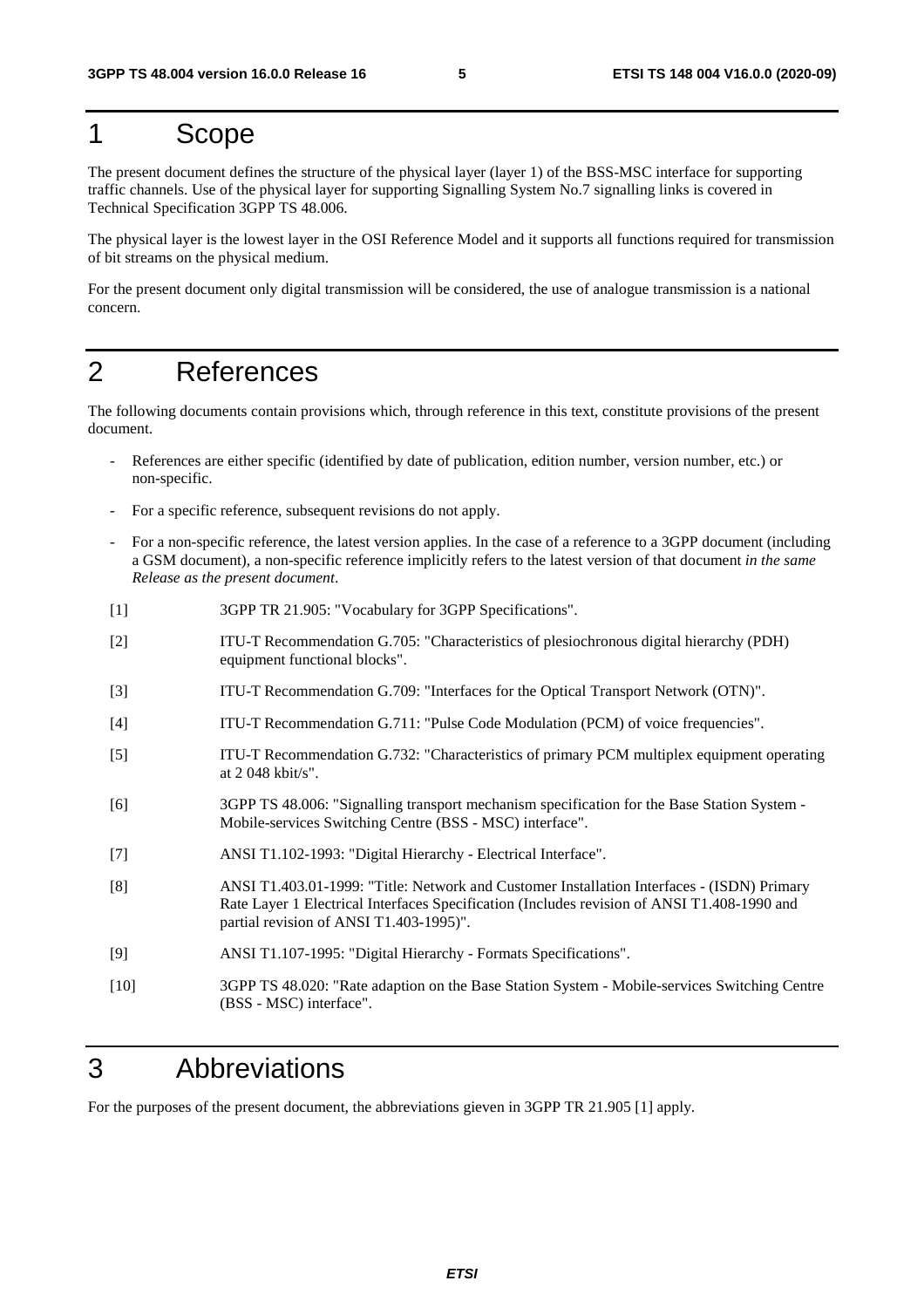### 4 Layer 1 Specification

All ITU-T recommendations referred to are Blue Book.

Layer 1 shall utilise digital transmission:

- at a rate of 2 048 kbit/s with a frame structure of 32 x 64kbit/s time slots, as specified in ITU-T Recommendation G.705 clause 3 for E1 interface; or
- at a rate of 1 544 kbit/s with a frame structure of 24 x 64 kbit/s time slots, as specified in T1.102 specification for T1 interface.

Therefore the physical/electrical characteristics are defined in ITU-T Recommendation G.703 for E1 interface or ANSI T1.403 specification T1 interface.

The functional characteristics are defined in ITU-T Recommendation G.732 clauses 2 and 3 for E1 interface or ANSI T1.107 specification for T1 interface.

Fault conditions should be treated in accordance with ITU-T Recommendation G.732 clause 4 for E1 interface or ANSI T1.403 specification for T1 interface.

Speech encoding shall be the A-law or Mu-law (for North America) as defined in ITU-T Recommendation G.711.

The idle pattern must be transmitted on every timeslot that is not assigned to a channel, and to every timeslot of a channel that is not allocated to a call. The idle pattern shall be 01010100 in ITU-T based systems and 01111111 in ANSI based systems.

Synchronisation at the BSS for the transmitted 2 048/1544 kbit/s bit stream shall be derived from the received 2 048/1 544 kbit/s bit stream.

Data encoding is covered in Technical Specification 3GPP TS 48.020.

NOTE: A predetermined number of the 56/64kbit/s time slots may be used for signalling, to one or more base station systems. 56kbit/s is applicable to T1 interface only.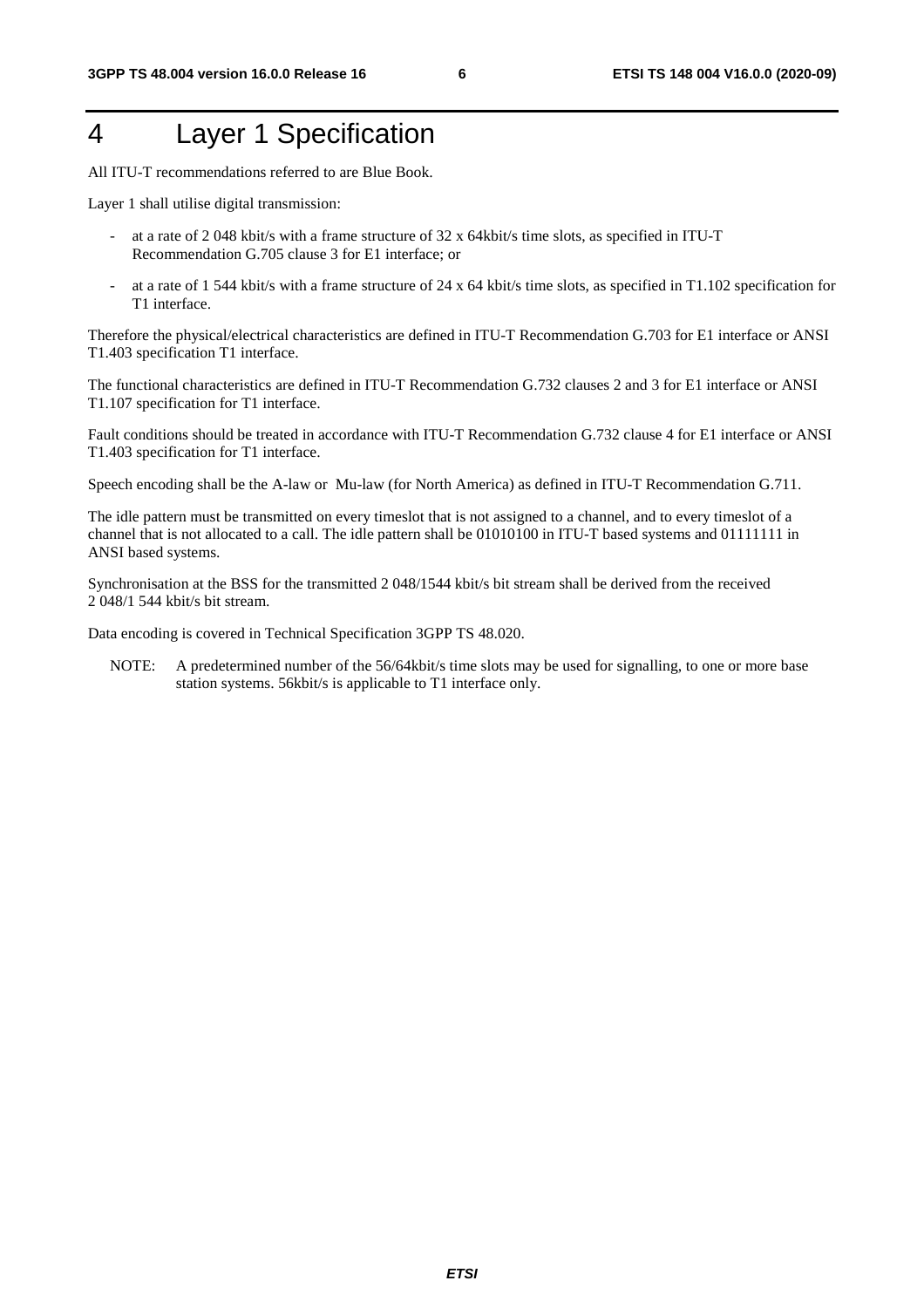### Annex A (informative): Change History

| TSG #        | TCAB<br>Doc.<br>فا 3 | ⊥ CR | <b>IRev</b> | Subiect/Comment                                   | <b>New version</b> |
|--------------|----------------------|------|-------------|---------------------------------------------------|--------------------|
| January 2016 |                      |      |             | 13 version created based on y12.0.0<br>Release 13 | l3.0.C             |

| <b>Change history</b> |              |  |  |  |  |                                                    |                |
|-----------------------|--------------|--|--|--|--|----------------------------------------------------|----------------|
| <b>Date</b>           | Meeting TDoc |  |  |  |  | <b>CR Rev Cat Subject/Comment</b>                  | <b>New</b>     |
|                       |              |  |  |  |  |                                                    | <b>version</b> |
| 2017-03               | <b>RP-75</b> |  |  |  |  | Version for Release 14 (frozen at TSG-75)          | 14.0.0         |
| 2018-06               | RP-80        |  |  |  |  | Update to Rel-15 version (MCC)                     | 15.0.0         |
| 2020-07               | RP-88e -     |  |  |  |  | Upgrade to Rel-16 version without technical change | 16.0.0         |